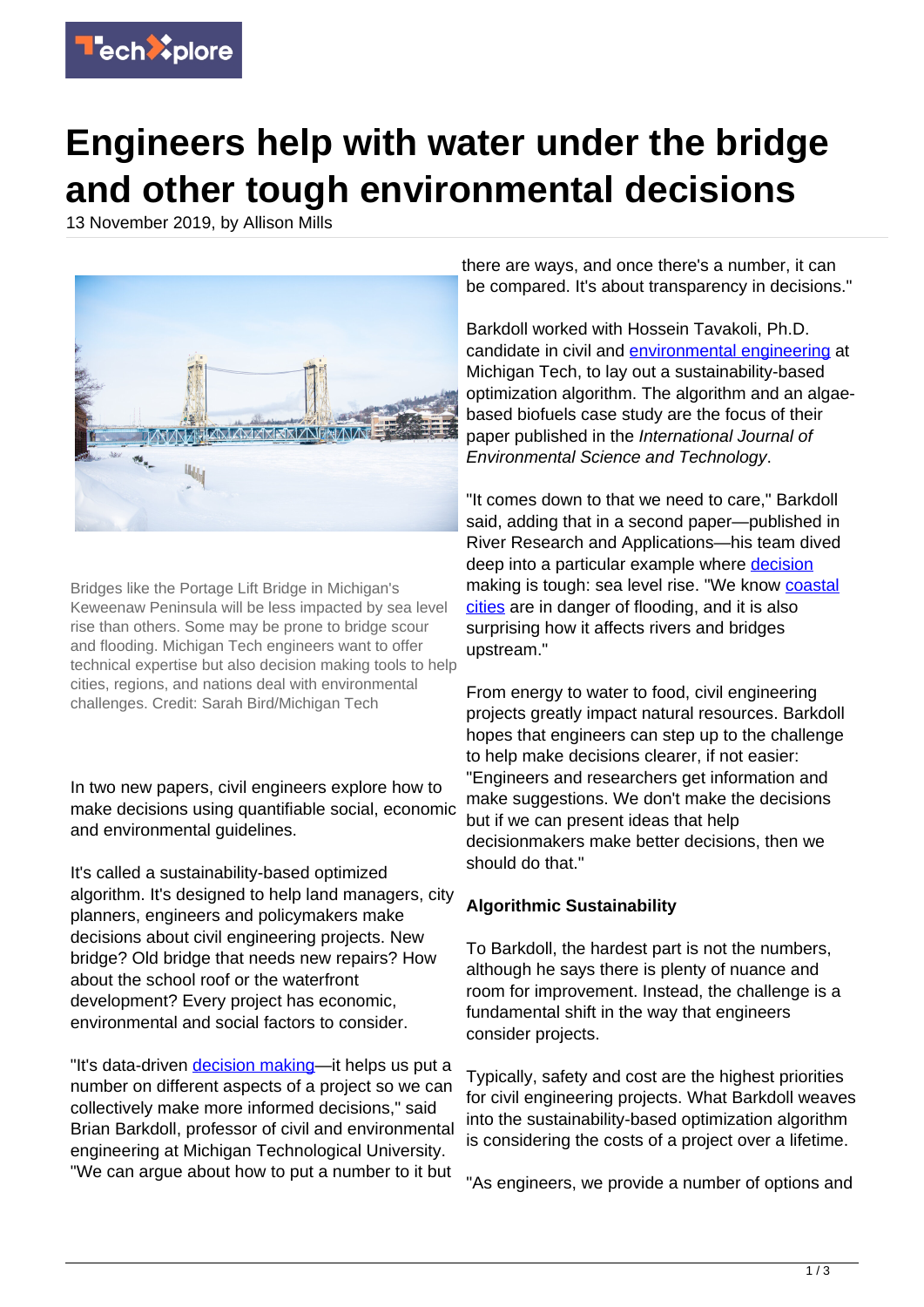

we can still provide what people think they want—thoroblems like climate change. cheapest and safest option—and present

alternatives that look at not only the initial cost but a In their River Research and Applications article, project's cost over its lifetime and the costs that are Barkdoll's team focus in on the technical side of sea externalized," Barkdoll said. level rise. Besides coastal impacts, rivers and

A common example he points to is parking lots: It seems easy to cover a space and leave it be, but after accounting for maintenance costs, runoff and flood risk, [carbon emissions](https://techxplore.com/tags/carbon+emissions/), then the standard gutters and asphalt look less appealing by the numbers compared to putting in a rain garden, infiltration trenches and bioretention ponds.

The idea is compelling and as an engineer Barkdoll wanted to ensure the algorithm actually worked. So he and Tavakoli looked closely at biofuels made from algae.

## **Case Study: Algae Biofuels**

In using a sustainability-based optimization algorithm, the key is to look at the whole life cycle of a project or process in terms of technical, environmental and [social factors](https://techxplore.com/tags/social+factors/).

"The results of this algorithm show how considering all aspects of sustainability together may not necessarily be the same as a decision made based broadly. Barkdoll's future studies look at analyzing on any of those three criteria individually," Tavakoli said. "For example, if the study is in a region with [water scarcity,](https://techxplore.com/tags/water+scarcity/) the consumption rate of water might and water storage using sustainability-based be considered to be the most important factor. Or, if optimization algorithms. At the end of the day, the the study is in a region with high air pollution, the emissions of air pollutants could be considered more important."

In the case of algal biofuels, the best answer varies based on location, source of the algae, economics and many other weighted factors. Coming to a decision using the **algorithm** is the civil engineering equivalent of personalized medicine—just as a person's genetics, habits and medications make a difference, so do the nuances of an energy project.

## **Case Study: Bridges and Sea Level Rise**

Scaling up from a single [project,](https://techxplore.com/tags/project/) sustainabilitybased optimization algorithms can help decision makers break down the complexity of wicked

streams would also flux with rising seas. Notably, as the team found, this affects how much sediment rivers carry, which affects fishing, flood control, bank erosion and bridge scour. Oceans rise, rivers fill up, and the downhill rush decreases—so less sediment can move downstream.

While this could be helpful in some cases, such as dealing with less sediment building up against dams, the changes could also make some processes unpredictable. Bridge scour is an important one and fuller rivers from rising seas could scrape away the bases of already weakened infrastructure.

"This is where decision making matters," Barkdoll said. "These two papers can help use a broader decision-making process to make decisions about watersheds, rivers, what we build on them and what we don't, whether or not we need higher levees."

It's a process that can be applied even more other civil engineering and environmental challenges like water treatment, water distribution data is big, the impact is big, the decisions are monumental—and Barkdoll wants engineers to help.

 **More information:** H. Tavakoli et al, Sustainability-based optimization algorithm, International Journal of Environmental Science and Technology (2019). [DOI:](http://dx.doi.org/10.1007/s13762-019-02535-9) [10.1007/s13762-019-02535-9](http://dx.doi.org/10.1007/s13762-019-02535-9)

Provided by Michigan Technological University